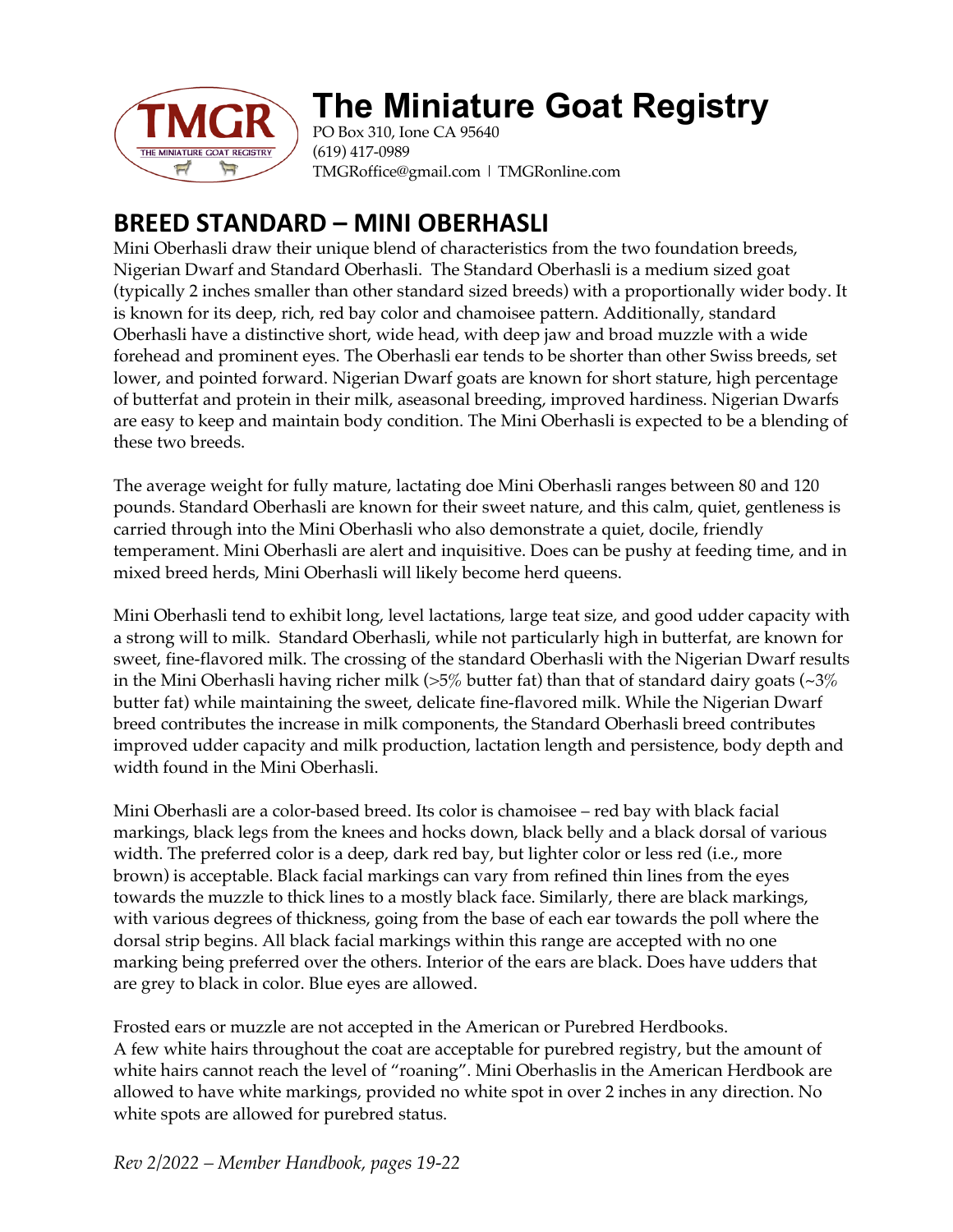Bucks tend to have more black on the head than does. Bucks can have black hair along the shoulder, underside of the neck, and lower chest. The black dorsal marking on bucks tends to also be wider than on does.

### **Black Coloring**

Occasionally, Oberhasli are born all black. This coloration is not the typical recessive black seen in other goat breeds, where breeding two black goats guarantees the result in black offspring. Originally thought to follow this pattern, black Oberhasli bucks cannot be registered with AGS and are only registered in the ADGA Experimental Herdbook. These registration decisions are to protect the chamoisee coloring and prevent the breed from becoming all black. Because breeding two black Mini Oberhasli together does not result in 100% black offspring and are just as likely to produce bay chamoisee offspring, we find no reason to exclude black bucks from the registry. Black does are allowed in all 3 herdbooks and black bucks are allowed in the Experimental Herdbook only. Black does are not allowed to have any white hairs on the nose, ears, or body to be accepted into the Purebred Herdbook.

## **Allowable Exceptions for Individuals Registered in the Experimental Herdbook**

Any goat produced by breeding a standard Oberhasli and a Nigerian Dwarf or breeding any generation Mini Oberhasli can be registered in the Experimental Herdbook regardless of correct Oberhasli coloring or color pattern. Frosted ears and muzzles are only allowed in the Experimental Herdbook.

Goats in the Experimental Herdbook may have any amount of white markings (recognizing that white overlays are very common in Nigerian Dwarf goats). But caution is recommended, as breeding white out can be very difficult and white markings can remain genetically, even if not expressed in a given goats phenotype.

#### **General Appearance**

Mini Oberhasli are wider than their Swiss counterparts but retain minimal fleshing associated with most diary breeds. They are usually shorter in stature, with a wider and deeper body. They are elegant and exhibit dairy character by virtue of fine skin, open ribbing and depth of body. They have an alert expression and stance, combined with a docile engaging temperament. Does are feminine; bucks are obviously more masculine in appearance.

#### **Head**

The facial profile is dished or straight with a deep, wide jaw. Animals are polled or neatly disbudded. Eyes are full, prominent, and set well apart.

Ears are erect, short, set low, and pointed forward. Ears of a Mini Oberhasli should be smaller than ears of other mini-Swiss breeds.

Necks blend smoothly into the shoulder. Does necks are long and fine, bucks are strong, but not coarse.

# **Body**

The back is strong, straight, wide, and level.